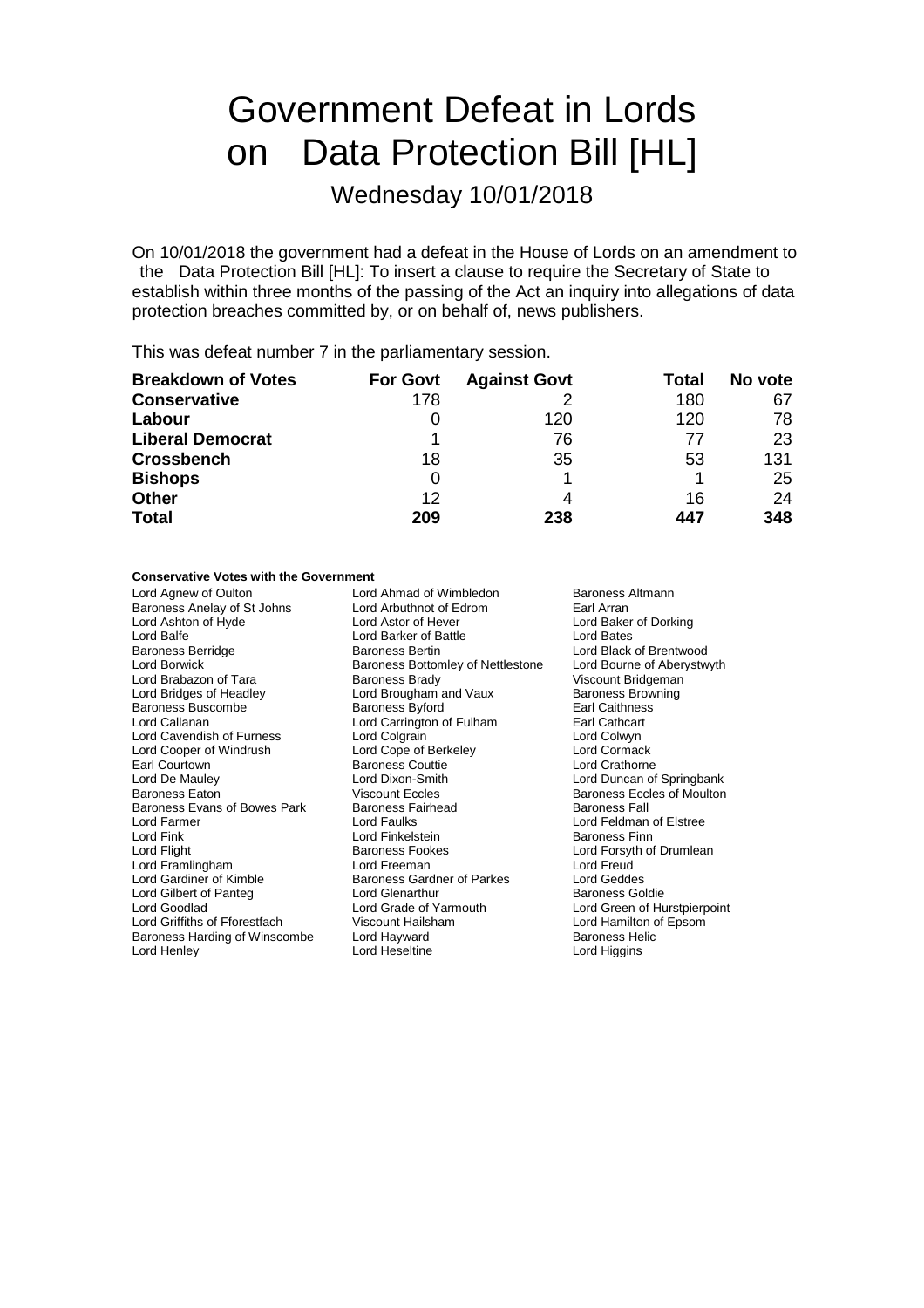Earl Home Baroness Hooper<br>
Lord Howard of Rising **Baroness Hooper** Lord Lang of Monkton Lord Lansley<br>Lord Lexden Lord Lansley<br>Earl Lindsay Lord Marlesford<br>
Baroness McGregor-Smith Lord McInnes of Kilwinning Lord Renfrew of Kaimsthorn Lord Robathan<br>Lord Rose of Monewden Lord Rotherwick Lord Sherbourne of Didsbury Baroness Shields<br>
Earl Shrewsbury **Baroness**<br>
Lord Skelmersdale Lord Trefgarne Viscount Trenchard<br>
Lord True Viscount Ullswater Viscount Younger of Leckie

Lord Hill of Oareford **Baroness Hodgson of Abinger** Lord Holmes of Richmond<br>Earl Home **Baroness Hooper** Lord Horam Lord Howard of Rising **Earl Howe Lord Howell of Guildford**<br>
Lord Hunt of Wirral **Earl Howe Lord Inglewood** Lord Lord James of Blackheat Lord Inglewood Lord James of Blackheath<br>
Lord Keen of Elie Lord King of Bridgwater Baroness Jenkin of Kennington Lord Keen of Elie Lord King of Bridgwater<br>Lord Kirkham Lord Kirkhope of Harrogate Lord Lamont of Lerwick Lord Kirkhope of Harrogate Lord Lamont of Lerwick Lord Lamont of Lerwick Lord Lamont of Lerwick Earl Lindsay **Lord Lingfield**<br>
Lord Lucas **Lord Lupton** Earl Liverpool **Lord Lucas** Lord Lucas Lord Lupton<br>
Lord MacGregor of Pulham Market Lord Mackay of Clashfern **Collage Club Baroness Manzoor** Lord MacGregor of Pulham Market Lord Mackay of Clashfern Baroness Manzoor<br>
Lord Marlesford Lord Maude of Horsham Lord McColl of Dulwich Lord McInnes of Kilwinning<br> **Baroness McIntosh of Pickering**<br>
Lord Naseby Baroness Morris of Bolton **Lord Moynihan** Christian Cord Naseby Lord Naseby<br>
Lord Nash Cord Nash Baroness Neville-Jones Christian Baroness Neville-Rolfe Lord Nash **Baroness Neville-Jones** Baroness Neville-Jones Baroness Neville-<br>Baroness Newlove **Baroness Newlores Baroness Newlore** Baroness Noakes Baroness Newlove Baroness Nicholson of Winterbourne<br>
Lord Northbrook **Baroness Nicholson of Louth** Lord Norton of Louth Lord O'Shaughnessy<br>
Lord Palumbo<br>
Lord Patten Baroness Oppenheim-Barnes Lord Palumbo Lord Patten<br>
Lord Porter of Spalding<br>
Lord Porter of Spalding<br>
Lord Price Lord Porter of Spalding Lord Price<br>
Baroness Rawlings
Baroness Redfern Lord Prior of Brampton **Baroness Rawlings**<br>
Lord Renfrew of Kaimsthorn Lord Robathan **Baroness Rock** Lord Rose of Monewden Lord Rotherwick Baroness Scott of Bybrook<br>
Baroness Seccombe Lord Selkirk of Douglas Baroness Shackleton of Be Lord Selkirk of Douglas Baroness Shackleton of Belgravia<br>Baroness Shields Baroness Shackleton Cord Shinkwin Earl Shrewsbury **Example 2** Lord Skelmersdale Lord Steat Lord Smith of Hindhead<br>
Lord Spicer **Lord Steat Lord Steat Lord Steat Lord Sterling of Plaistow** Baroness Stedman-Scott Lord Sterling of Plaistow<br>
Lord Strathclyde Baroness Stroud Baroness Stowell of Beeston Lord Strathclyde Communications Stowell of Baroness Strathclyde Baroness Strathclyde Baroness Stroud Baroness Stroud Baroness Stroud Baroness Stroud Baroness Stroud Baroness Stroud Baroness Stro Baroness Sugg 
Lord Taylor of Holbeach<br>
Lord Trefgarne 
Lord Text Coronal Coronal Coronal Coronal Coronal Coronal Coronal Coronal Coronal Coronal Coronal Coronal Coronal Coronal Coronal Coronal Coronal Coronal Coronal Coro Lord True Viscount Ullswater Market Baroness Vere of Norbiton<br>Baroness Verma Cord Wakeham Cord Waldegrave of North I Baroness Verma **Example 2** Lord Wakeham **Construent Construent Lord Waldegrave of North Hill Lord Waldegrave of North Hill Lord Wei** Lord Wei New Lord Weilington<br>Lord Whitby New York Baroness Wilcox Baroness Wheatcroft **Lord Whitby** Lord Whitby **Baroness Wilcox**<br>
Lord Willetts **Baroness Williams of Trafford** Lord Young of Cookham Lord Williams of Trafford

**Conservative Votes against the Government Lord Blencathra** 

#### **Labour Votes with the Government**

### **Labour Votes against the Government**

Baroness Adams of Craigielea Lord Alli Lord Anderson of Swansea<br>
Lord Baroness Andrews Lord Bassam of Brighton Lord Beecham<br>
Lord Beecham Baroness Andrews London Lord Bassam of Brighton Lord Beecham<br>Lord Berkeley Lord Bassam of Brighton Lord Bradley<br>Lord Berkeley Baroness Blackstone Lord Bradley Lord Berkeley Baroness Blackstone Lord Bradley Lord Brookman Lord Campbell-Savours Lord Carter of Coles Lord Cashman **Baroness Chakrabarti** Viscount Chandos<br>
Lord Clark of Windermere Lord Clarke of Hampstead Lord Collins of Highbury Lord Clark of Windermere **Lord Clarke of Hampstead** Lord Collins of Highbury<br>
Baroness Crawley **Lord Cunning Lord Cunningham of Felling** Lord Davies of Oldham Baroness Donaghy Lord Dono<br>1999 Lord Dubs<br>2009 Lord Elder Lord Faulkner of Worcester **Lord Foulkes of Cumnock** Baroness Gale<br>
Lord Giddens **Collage Baroness Golding** Baroness Goudie Lord Giddens **Baroness Golding** Baroness Golding Baroness Golding Baroness Golding Baroness Goudies<br>
Baroness Conduction Baroness Golding Baroness Conduction Conduction Conduction Conduction Conduction Conductio Lord Grantchester Lord Griffiths of Burry Port Lord Grocott Baroness Hayter of Kentish Town Baroness Healy of Primrose Hill Baroness Henig<br>Baroness Hilton of Eggardon Lord Hollick Baroness Hollis of Heigham Baroness Hilton of Eggardon Lord Hollick Corporation Baroness Hollick Baroness Hollick Baroness Hollick Baroness Hollick Baroness Hollick Baroness Hollick Baroness Hollick Baroness Hollick Baroness Hollick Baroness Hollick Lord Howarth of Newport

**Lord Cunningham of Felling Lord Davies of C<br>
Lord Donoughue Corp Baroness Drake** Lord Elder  $\overline{\phantom{a}}$ <br>
Lord Foulkes of Cumnock Baroness Gale Lord Harris of Haringey **Lord Haworth Lord Haworth Baroness Henig**<br>
Baroness Healy of Primrose Hill Baroness Henig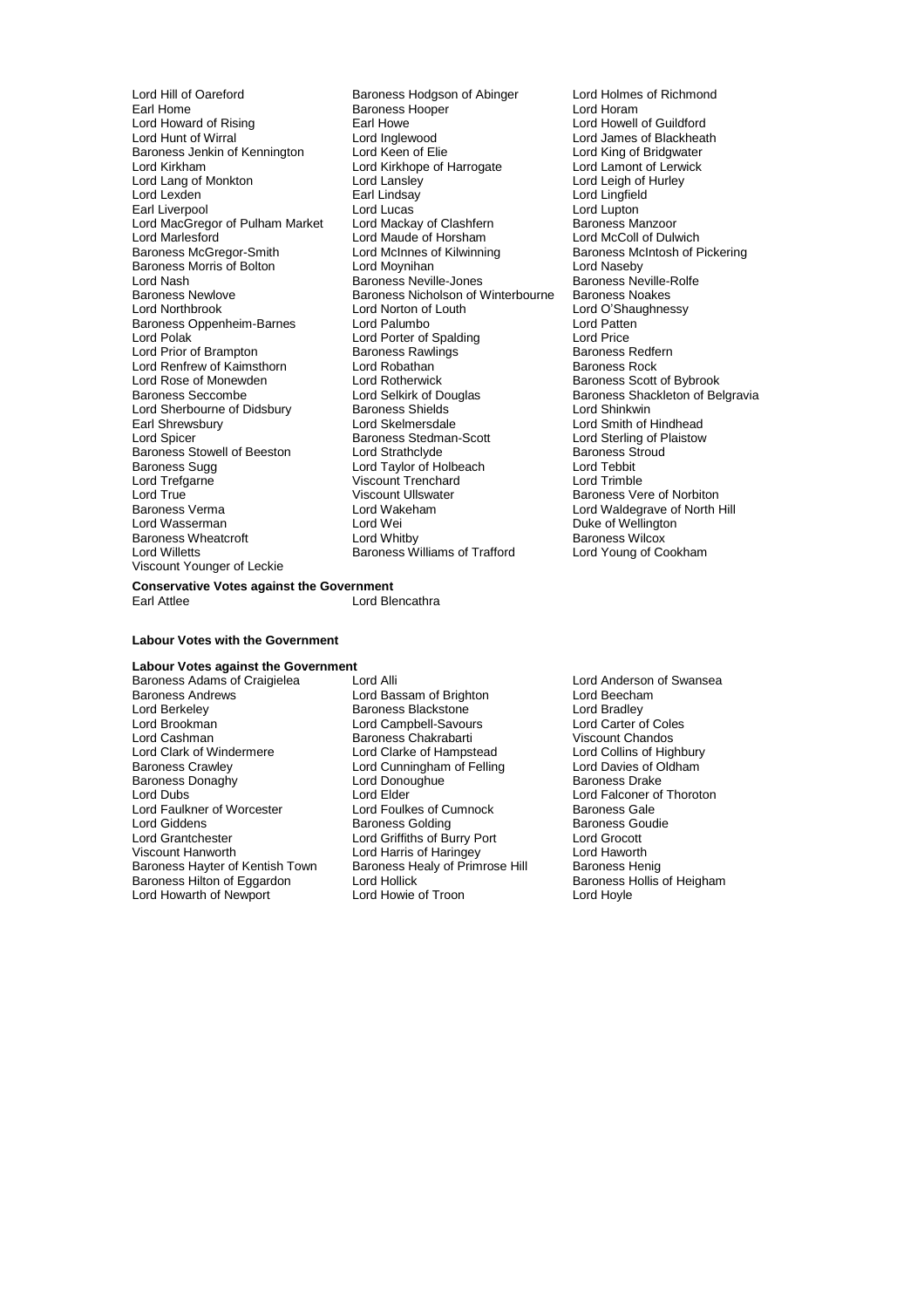**Baroness Kennedy of Cradley Baroness Kingsmill<br>Baroness Kinnock of Holyhead Lord Knight of Weymouth** Lord Mendelsohn Lord Monks<br>
Baroness Morris of Yardley Lord Morris of Handsworth Lord Prescott **Baroness Primarolo**<br>
Lord Puttnam<br>
Lord Radice Lord Robertson of Port Ellen Lord Rooker<br>
Lord Rowlands Corp Lord Sawyer Lord Stone of Blackheath Baroness Taylor of Bolton<br>
Lord Touhig<br>
Lord Triesman Lord West of Spithead Baroness Wh<br>
Lord Whitty Lord Winston

Lord Hughes of Woodside Lord Hunt of Kings Heath Baroness Jay of Paddington<br>
Lord Jones Cord Baroness Jones of Whitchurch Lord Jordan Lord Jones **Baroness Jones of Whitchurch** Lord Jordan<br>
Lord Judd **Baroness Kennedy of The Shaws** Lord Kennedy of Southwark Baroness Kennedy of The Shaws Lord Kennedy<br>Baroness Kingsmill **Baroness** Kennedy Lord Knight of Weymouth Baroness Lawrence of Clarendon<br>
Lord Leitch **Baroness Lawrence of Clarendon** Lord Lea of Crondall **Lord Lord Leitch** Lord Lennie<br>
Baroness Liddell of Coatdyke Lord Lipsey **Lorge Lord Lipsey** Baroness Lister of Burtersett Baroness Liddell of Coatdyke Lord Lipsey Corress Lister Baroness Lister Baroness Lister Burtersett Lord Maxton<br>
Lord Mandelson Baroness Massey of Darwen Lord Maxton Lord Mandelson **Baroness Massey of Darwen** Lord Maxton<br>
Lord McAvoy **Constant Baroness McIntosh of Hudnall** Lord McKenzie of Luton Baroness McIntosh of Hudnall Lord McKenz<br>Lord Monks Lord Moonie Baroness Morris of Yardley **Lord Morris of Handsworth** Lord Murphy of Torfaen<br>Lord O'Neill of Clackmannan Baroness Pitkeathley Lord Ponsonby of Shulb Lord O'Neill of Clackmannan Baroness Pitkeathley Lord Ponsonby of Shulbrede Lord Puttnam Lord Radice Lord Radice Baroness Ramsay of Cartvale<br>
Lord Rea Lord Reid of Cardowan Lord Richard Lord Reid of Cardowan Lord Richard<br>
Lord Rooker Lord Rosser Lord Rowlands Lord Sawyer Baroness Sherlock Viscount Simon **Baroness** Smith of Gilmorehill Baroness Smith of Basildon<br>
Lord Snape **Baroness** Smith of Gilmorehill<br>
Lord Stevenson of Balmacar Lord Snape Lord Soley Lord Soley Lord Soley Lord Stevenson of Balmacara<br>
Lord Stevenson of Blackheath Baroness Taylor of Bolton Baroness Thornton Lord Triesman Lord Tunnicliffe<br>
Lord Watson of Invergowrie Lord Watts Baroness Warwick of Undercliffe Lord Watson of Invergowrie Lord Watts<br>
Lord West of Spithead Baroness Wheeler Baroness Whitaker

#### **Liberal Democrat Votes with the Government** Lord Lester of Herne Hill

## **Liberal Democrat Votes against the Government**

Baroness Barker **Barch Eddies Exercise Senter Lord Beith** Baroness Benjamin<br>Baroness Bowles of Berkhamsted Lord Bradshaw **Barch Barchess Brinton** Baroness Bowles of Berkhamsted Lord Bradshaw **Baroness Baroness Brings** Baroness Brings Lord Baroness Brings Baroness Burt of Solihull Lord Clement-Jones **Lord Cotter** Lord Cotter **Baroness**<br>
Baroness Featherstone **Lord Foxer Contract Contract Contract Contract Contract Contract Contract Contract Contra** Baroness Featherstone Lord Foster of Bath Lord Fox Baroness Garden of Frognal Lord German Communication Carl Glasgow<br>
Lord Goddard of Stockport Lord Greaves Communication Carl Baroness Grender Lord Goddard of Stockport Lord Greaves Corporation Baroness Grender<br>
Baroness Hamwee Caroness Harris of Richmond Baroness Humphreys Baroness Hamwee <sup>1</sup> Baroness Harris of Richmond Baroness Humphreys Harris of Richmond Baroness Humphreys and Baroness Janke Lord Hussain **Baroness Hussein-Ece Baroness Hussein-Ece** Baroness Hussein-Ece **Baroness** Jolly Baroness Jolly **Lord Jones of Cheltenham** Cord Kirkwood of Kirkhope<br>
Baroness Kramer **Lord Lee of Trafford** Baroness Ludford Baroness Kramer Lord Lee of Trafford<br>
Baroness Maddock<br>
Lord McNally Lord Newby **Baroness Northover** Earl Oxford and Asquith<br>
Lord Palmer of Childs Hill **Baroness Pinnock**<br>
Baroness Pinnock Lord Purvis of Tweed Baroness Randerson<br>
Lord Rennard Cord Roberts of Llandudno Lord Scriven Lord Sharkey Cord Sharkey Baroness Sheehan<br>
Lord Sharkey Lord Shutt of Greetland Baroness Smith of I Lord Shipley Lord Shutt of Greetland Baroness Smith of Newnham<br>
Lord Steel of Aikwood Lord Stephen<br>
Lord Stoneham of Droxford Lord Steel of Aikwood Lord Stephen Lord Stoneham of Droxford Baroness Suttie Lord Taverne Lord Taverne Lord Teverson<br>
Lord Thomas of Gresford Baroness Thornhill Cord Teverson<br>
Lord Thomas of Gresford Baroness Thornhill Christianus Christianus Christianus Lord Thomas of Gresford Baroness<br>
Lord Tope Lord Tyler Lord Wallace of Tankerness Lord Willis of Knaresborough

Lord Ashdown of Norton-sub-Hamdon Baroness Bakewell of Hardington

Baroness Burt of Solihull Lord Chidgey<br>
Lord Cotter Context Baroness Doocev Lord Palmer of Childs Hill Baroness Pinnock Baroness Randerson<br>Baroness Randerson Lord Redesdale Lord Strasburger and Lord Stunell<br>
Lord Taverne **Lord Communist Communist Communist Communist Communist Communist Communist Communist Communist Co** Lord Tyler<br>
Lord Wallace of Saltaire<br>
Lord Wallace of Saltaire<br>
Baroness Walmsley

Lord Wood of Anfield

Mandeville Baroness Maddock **Lord McNally** Lord McNally Baroness Miller of Chilthorne Domer<br>
Lord Newby **Baroness Northover** Earl Oxford and Asquith Lord Rennard Lord Roberts of Llandudno Baroness Scott of Needham Market